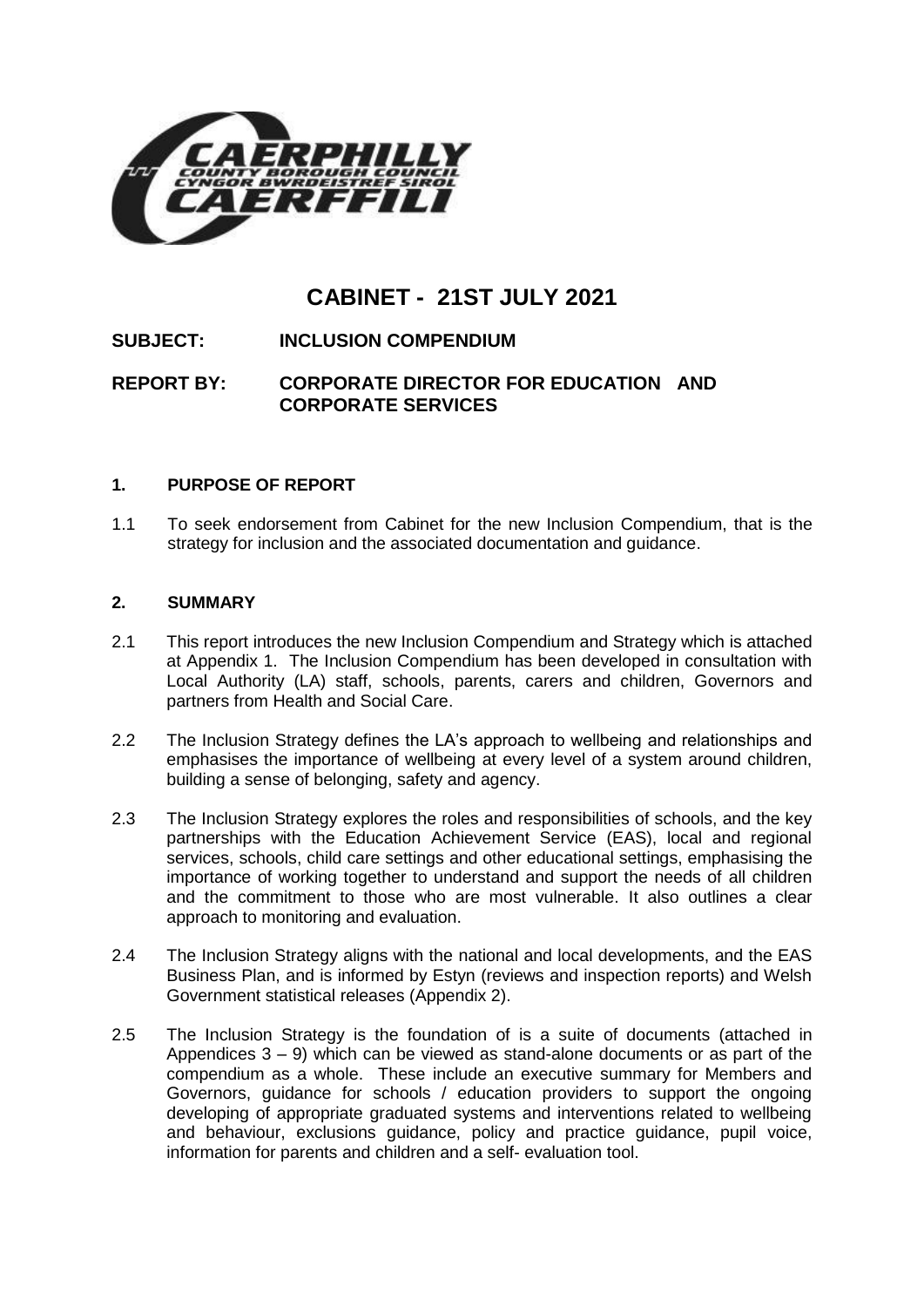## **3. RECOMMENDATIONS**

3.1 That Cabinet endorse the Inclusion Compendium.

# **4. REASONS FOR THE RECOMMENDATIONS**

4.1 To support developments embedding the approach across schools.

#### **5. THE REPORT**

- 5.1 The new Inclusion compendium is a suit of documents underpinned by the Inclusion Strategy. This explains the LA approach to developing wellbeing, relationships and support for inclusive opportunities for all learners.
- 5.2 The LA has a high level of ambition in regard to keeping learners at the heart of approaches to improving wellbeing and learning opportunities, and reducing the level of exclusion from schools and educational provisions. The Inclusion Strategy sets out in more detail plans to support schools to further develop and inclusive ethos with a whole school / LA approach to wellbeing at its centre.
- 5.3 The Inclusion Strategy also outlines how we will know if we are making a difference to children, through a range of evaluation both at school and LA level.
- 5.4 The approach fits coherently with the LA responsibilities linked to the Additional Leaning Needs (ALN) and Tribunal Act (2018) and the Social Services and Wellbeing Act as well as the Child and Adolescent Mental Health (CAMHS) transformation agenda.
- 5.5 The compendium comprises:
	- The Inclusion Strategy
	- Executive summary
	- Information leaflets for parents and children
	- Self-evaluation framework
	- Wellbeing and relationships toolkit
	- Exclusions quidance
	- Examples of policy and practice and children's voice
- 5.6 Toolkits provide detailed guidance to support schools in implementing and managing approaches that will support learners to remain within mainstream school wherever possible and aligns with the expectations of the ALN Act that schools / providers must develop appropriate provision to meet the needs of all learners.
- 5.7 Separate guidance linked to exclusions supports a robust approach to reducing exclusions over time as a result of implementing more rigorous systems and processes, developing the roles and responsibilities of services, developing coherent practices across schools, and implementing good practice. The Lead for Inclusion and ALN will chair a termly steering group with schools to review and revise processes and evaluate practice.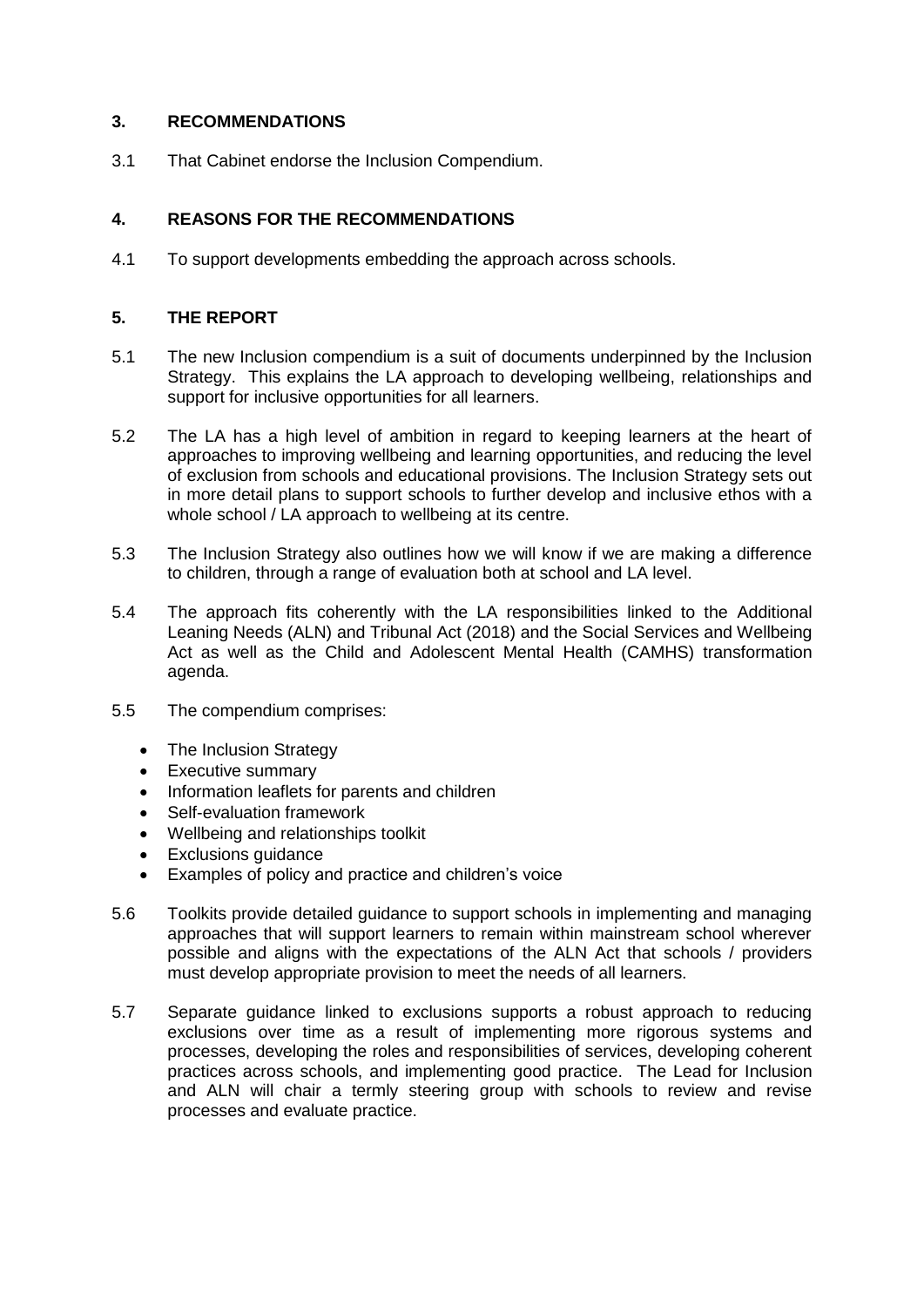- 5.8 In order to embed this way of working LA officers will work with schools in cluster groups to identify their needs and support them to ensure that their focus links to relationships and wellbeing as a whole school approach.
- 5.9 Schools and providers will be supported to evaluate their approach and the impact on children using a range of qualitative and quantitative information.
- 5.10 The compendium documents will be added to and amended over time to reflect new information and additional examples of good practice.
- 5.11 Reports regarding the impact of this approach will be provided to Scrutiny annually.

#### 5.12 **Conclusion**

- 5.13 The LA is committed and ambitious in its approach to supporting children. This new Inclusion compendium brings together the principles and values underpinning this ambition and keeps the child firmly at the centre. The approach reinforces the need for partnership working and a proactive approach to supporting all children, ensuring they are included and can achieve. The compendium provides information for children, parents and carers and a range of advice and guidance for schools.
- 5.14 This inclusive approach will continue to develop the excellent working relationships between the LA and schools and support the focus on continuing to improve attendance and reduce exclusions.

#### **6. ASSUMPTIONS**

6.1 No assumptions have been felt to be necessary in this report.

#### **7. SUMMARY OF INTEGRATED IMPACT ASSESSMENT**

- 7.1 The approach being developed keeps children at the centre, promotes equality of opportunity, and reinforces the importance of partnership working between all those who support children.
- 7.2 The information gathered and reviewed as part of the Integrated Impact Assessment and through the consultation process supports the benefits of developing the approach to supporting children in this way.
- 7.3 Therefore, Members are asked to consider this Integrated Impact Assessment (Appendix 10) alongside this Scrutiny Report in support of progressing to implementation from the Autumn Term 2021.

#### **8. FINANCIAL IMPLICATIONS**

8.1 The purpose of this report is to consider the new approach to Inclusion and wellbeing. There is no suggestion that additional resources will be required to support the implementation of the Inclusion Compendium. Schools, provisions and the LA will need to work together to ensure the most effective use of school resources, additional support and where necessary align with Education Other than at School (EOTAS) capabilities to support all pupils.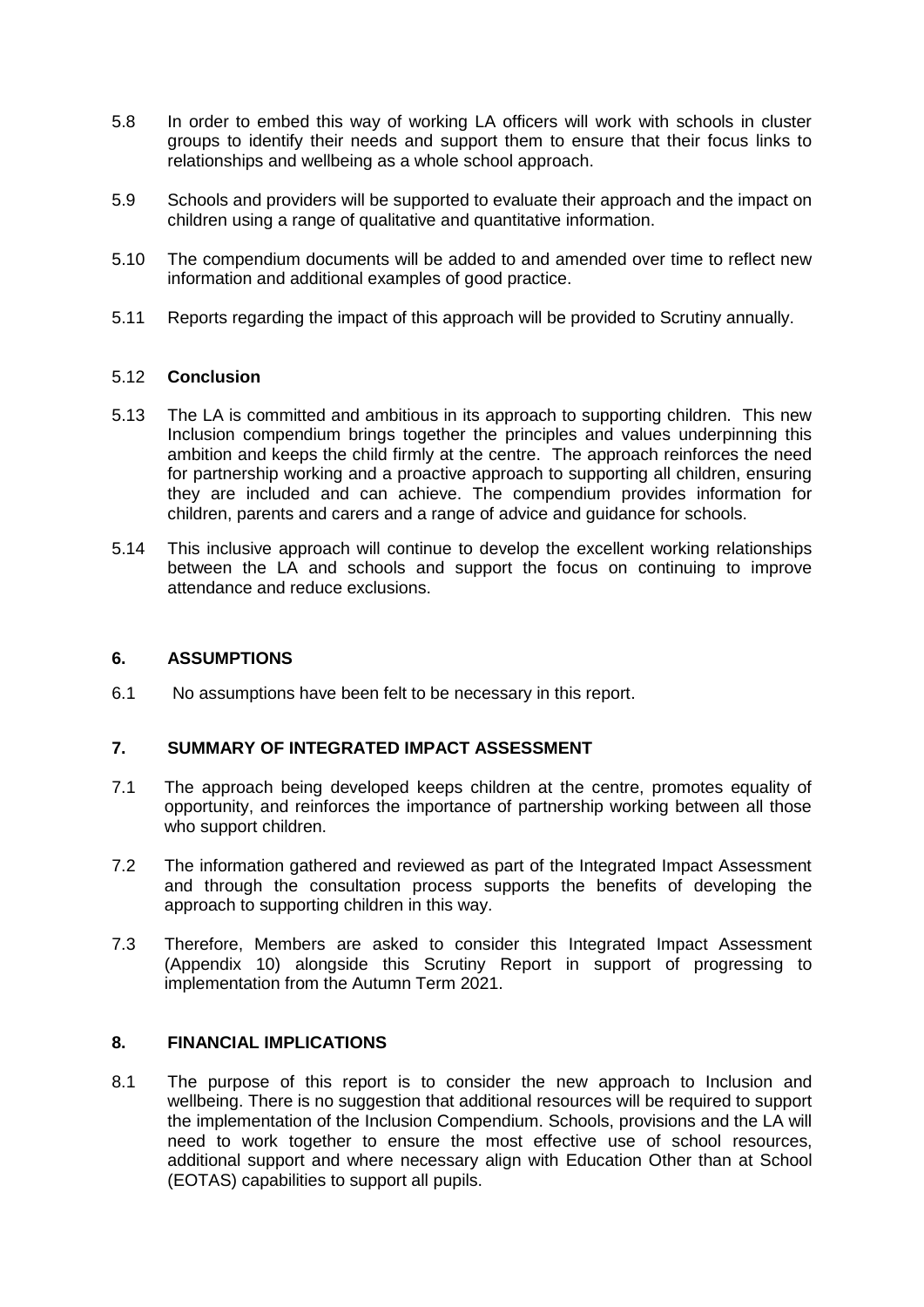#### **9. PERSONNEL IMPLICATIONS**

9.1 There are no specific staffing implications linked to this approach.

## **10. CONSULTATIONS**

- 10.1 The report reflects the views of the consultees based on consultations undertaken to date.
- 10.2 At Education Scrutiny Committee one Member welcomed the strategy but outlined her ongoing concerns about children with challenging behaviour. The Member felt that their challenges can have a disruptive impact on other children who are learning in the same environment. The Member stressed the importance of having adequate financial support for schools in order to implement the Inclusion Strategy. The Lead for Inclusion and ALN advised that there was no quick solution. Members heard how a cultural change was necessary and how an emphasis was placed on early engagement and engagement with partners.
- 10.3 Members were advised that the acronym "VI" in the report stood for Visually Impaired.
- 10.4 One Member highlighted the good work being done at Ysgol Gyfun Cwm Rhymni in the area of inclusion. The Member is a school governor.
- 10.5 One Member commented that this is a good document but it is very important to ensure that we monitor the impact of the strategy.

# **11. STATUTORY POWER**

- 11.1 Education Act 1996 Equality Act 2010 United Nations Convention on The Rights Of The Child Inclusion and Pupil Support Guidance Welsh Government 2016 Additional Learning Needs and Tribunal Act (2018) Framework on embedding a whole school approach to emotional and mental wellbeing (2021)
- Author: Sarah Ellis Lead for Inclusion and ALN (elliss@caerphilly.gov.uk)

Consultees: Christina Harrhy, Chief Executive Richard Edmunds, Corporate Director, Education and Corporate Services Dave Street, Corporate Director Social Services Keri Cole, Chief Education Officer Rob Tranter, Head of Legal Services Steve Harris, Head of Corporate Finance Lynne Donovan, Head of People Services Lisa Downey, HR Service Manager Sue Richards, Head of Education Planning & Strategy Sarah Mutch, Early Years Manager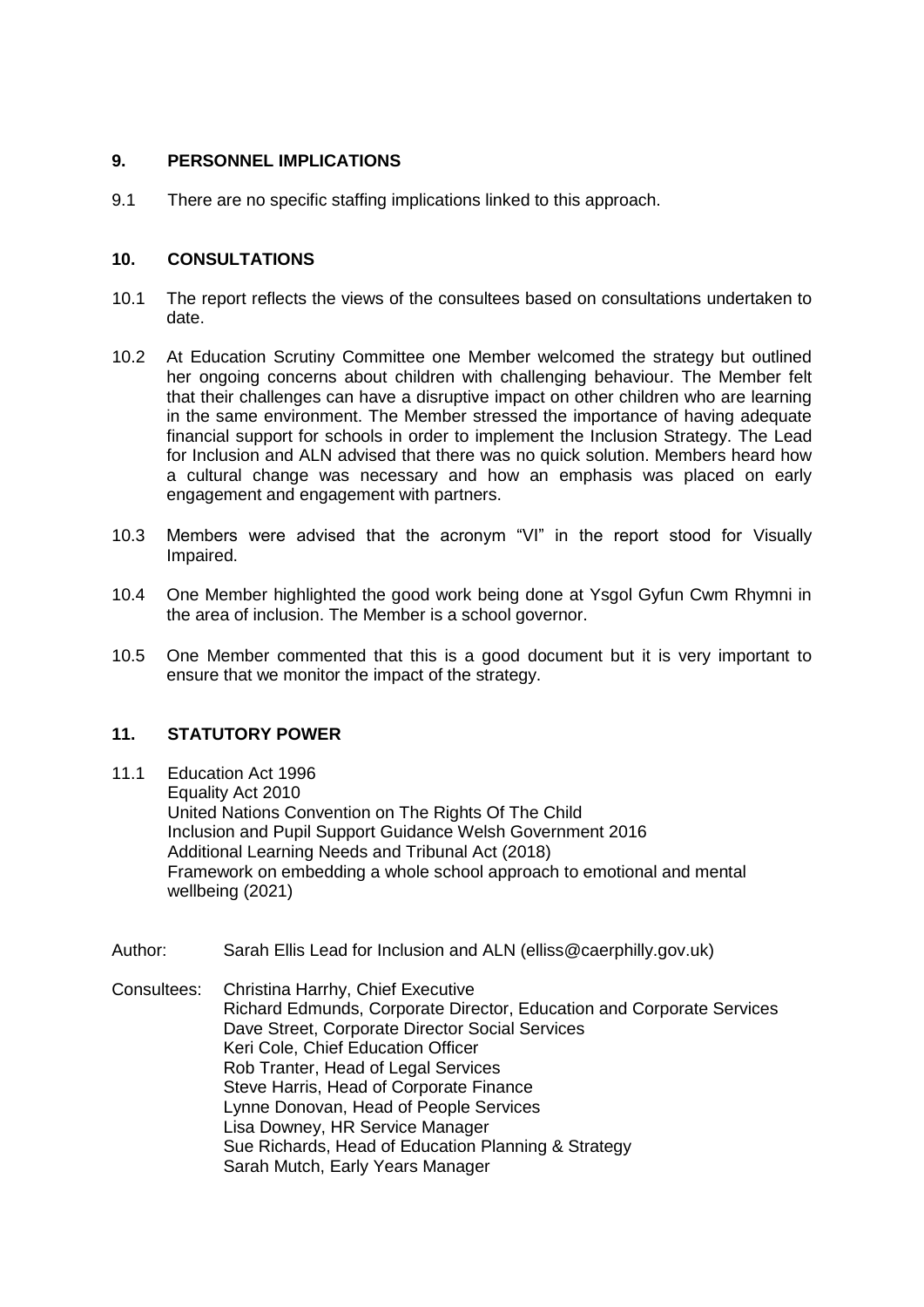Jane Southcombe, Finance Manager Paul Warren, Lead for School Improvement Councillor Teresa Parry, Chair Education for Life Scrutiny Committee Councillor Carol Andrews, Vice Chair Education for Life Scrutiny Committee Councillor Ross Whiting, Cabinet Member for Learning and Leisure Anwen Cullinane, Senior Policy Officer (Equalities & Welsh Language) Ros Roberts, Performance Management Kath Beaven – Lead for Wellbeing and Equity (EAS) Debbie Harteveld – Managing Director (EAS) Education Scrutiny Committee

Inclusion compendium Consultees:

Rebecca Collins – Head Teacher St Cenydd Comprehensive Lee Jarvis – Head Teacher St Martins Comprehensive Stephen Diehl – Head Teacher Bedwas Comprehensive Helen Harding – Acting Head Teacher Lewis Girls Jason Hicks – Head Teacher Islwyn High School Chris Parry – Head Teacher Lewis School Pengam Jane Wilkie – Head Teacher Blackwood Comprehensive Nerys Davies – Heolddu Comprehensive Richard Owen – Idris Davies School Andrew Thompson – Head Teacher Newbridge Comprehensive John Kendall – Head Teacher Risca Comprehensive Matthew Webb – Head Teacher Ysgol Gyfyn Cwm Rhymney Ian Elliott – Head Teacher Trinity Fields School and Resource Centre Chris Aplin – Teacher in charge (The Leaning Centre) Mark Jones – Head Teacher Plasyfelin Primary Craig George – Head Teacher Rhiw Sir Dafydd Primary Kath Matthews – Head Teacher Ysgol Gynradd Gymraeg Cwm Derwen Lisa Greenhalgh– Head Teacher Llancaeach Primary Lisa Jones– Head Teacher Greenhilll Primary Ceri Evans– Senior Management Team representative Idris Davies School Victoria Jenkins-Delf– Head Teacher Bedwas Infant School Sophie Goodliffe– Head Teacher Tynywern Primary Susan Martin– Head Teacher Deri Primary Lindsey Pritchard– Head Teacher Markham Primary Karen Davies– Head Teacher Blackwood Primary Sarah-Jane Waters– Head Teacher Tynewydd Primary Gareth Rees– Head Teacher Cwm Ifor Primary Kate Bennett– Head Teacher Pantside Primary Sarah Edmunds– Head Teacher Ysgol Ifor Bach Sample of primary and secondary pupils form EOTAS provisions Parent Network Governor Network Liz Gregory – Clinical Lead - Psychology ABUHB Gemma Burns – CAMHS lead for Whole School Approach to mental health ABUHB Kolade Gamel - Assistant General Manager (interim) Families and Therapies Division. Tracey Pead – Regional ALN Transformation Lead Unions